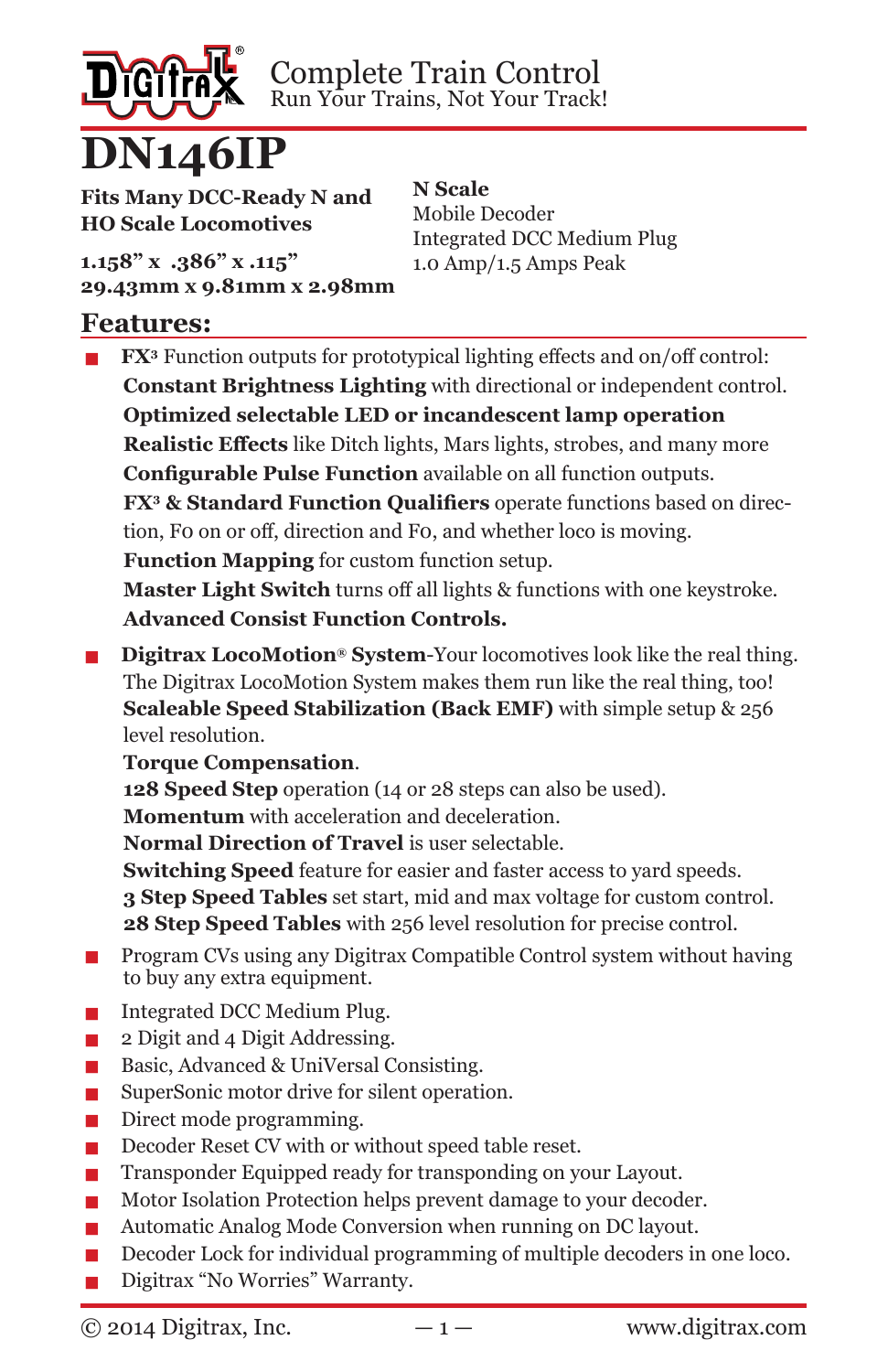## **Parts List**

## 1 DN146IP Mobile Decoder

1 Instruction Sheet

#### **Installation Information**

See the Digitrax Decoder Manual for complete decoder test procedures, installation instructions, programming and technical information. Digitrax manuals and instructions are updated periodically. Please visit www.digitrax.com for the latest versions, technical updates and additional locomotive-specific installation instructions. **CAUTION: Programming and layout track must not exceed 16V when using this decoder.**

# **Installation Instructions**

- 1. Remove the locomotive or tender shell and locate the DCC medium Socket.
- 2. Remove the factory installed DCC dummy plug. (See photo)
- 3. Insert the DN146IP medium plug pins in the socket. Pin 1 will be the bottom right socket when viewed. (See photo)
- 4. Replace the locomotive or tender shell. It may be necessary to trim the underside of the tender top to allow it to snap into place
- 5. You are now ready to run your locomotive. The DN146IP is factory programmed to address 03. You can easily customize the address and other features. See section "Customizing Your Decoder" that follows.



Plug DN146IP into socket as shown.



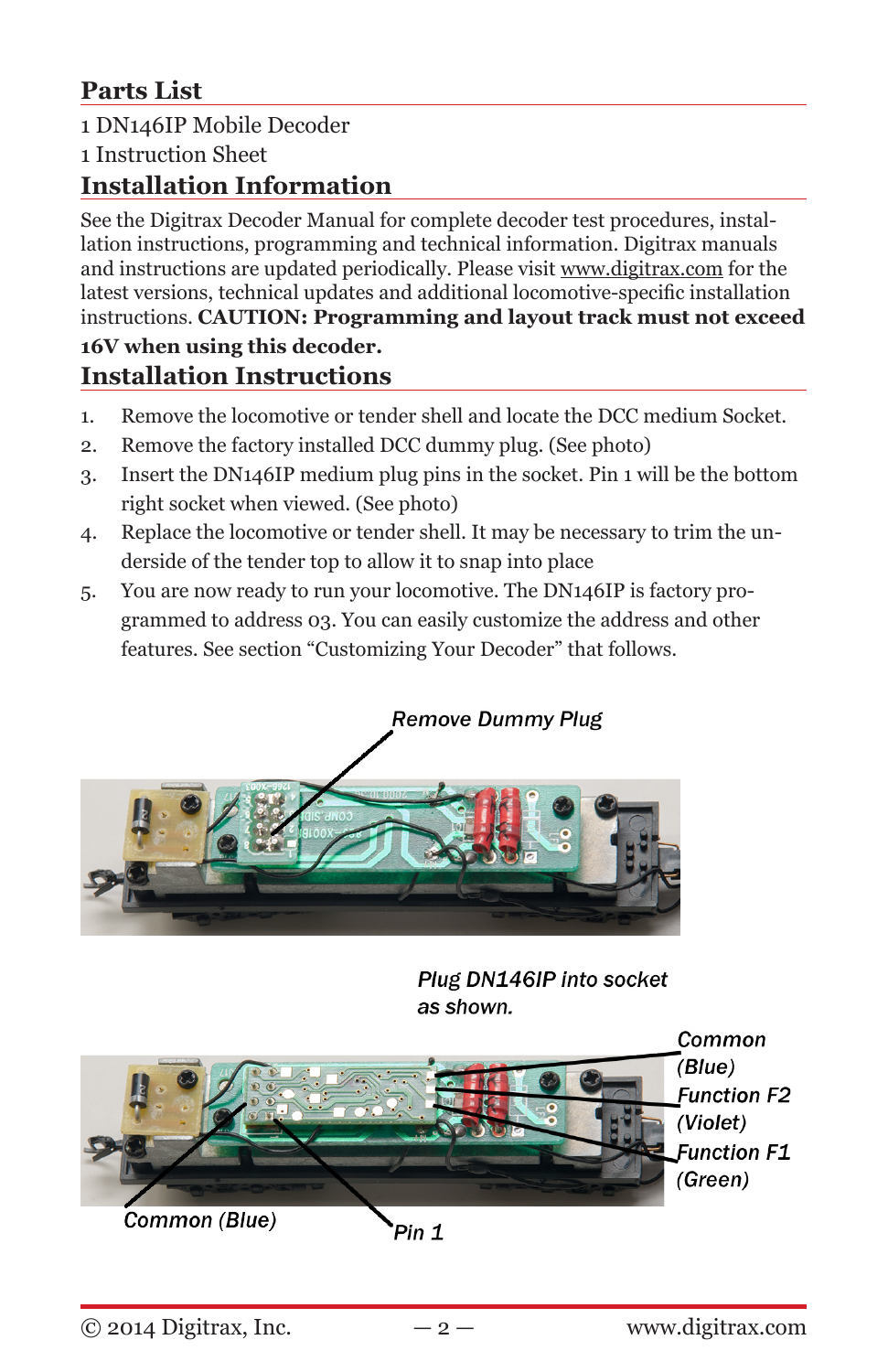## **Installation Notes**

- 1. Do not exceed the decoder's 500mA total function output rating.
- 2. We recommend that the Blue wire, also called +Common or Lamp Common, be connected as shown. If you wish to omit the Blue wire in your installation, consult the Digitrax Decoder Manual for more information.
- 3. The head lamp should be hooked up using the Blue/+Common wire for optimal Digitrax transponding operation.
- 4. To use a function output with an inductive (coil) type load, see the Digitrax Decoder Manual for more information to avoid damage to the decoder.
- 5. See the Digitrax Decoder Manual for full details of wiring 12-16V lamps, 1.5V lamps, and LEDs. Lamps that draw more than 80 mA when running require a 22 ohm 1/4 watt resistor in series with the directional light function lead to protect the decoder.
- 6. Some locomotives employ filter capacitors for RFI suppression in the locomotive wiring. These may cause problems with Supersonic decoders and non-decoder analog operation on DCC. This capacitor should be removed for safe operation.

## **Customizing Your Decoder**

Your Digitrax decoder is ready to run and will operate using address 03 with no additional programming. For a more prototypical railroading experience, your decoder can be customized for your specific locomotive by programming some of the Configuration Variables, or CVs, available. See the Digitrax Decoder Manual or the Digitrax web site for more information.

### **Changing the Decoder Address**

The first CV most people change is the decoder address. This allows you to independently control each loco with a unique address. Digitrax decoders are shipped with CV01 (AD2), the two digit address, set to 03. Following is a brief description of how to change the decoder address with a Digitrax DT4XX series throttle. See your Starter Set Manual for complete programming instructions.

- 1. Place the loco on the **programming track not to exceed 16V**. Go into Program Mode on your system. On DT4XX throttle press **PROG**.
- 2. Choose AD2 for 2 digit addressing or AD4 for 4 digit addressing.
- 3. Choose the address you want to set up for the decoder.
- 4. Complete address programming by pressing **ENTER**.

**Note:** CV29 must also be programmed to enable 4 digit addressing, this is done automatically by the DT4XX throttles. See your Digitrax Decoder Manual or the Digitrax Toolbox App for how to set up CV29.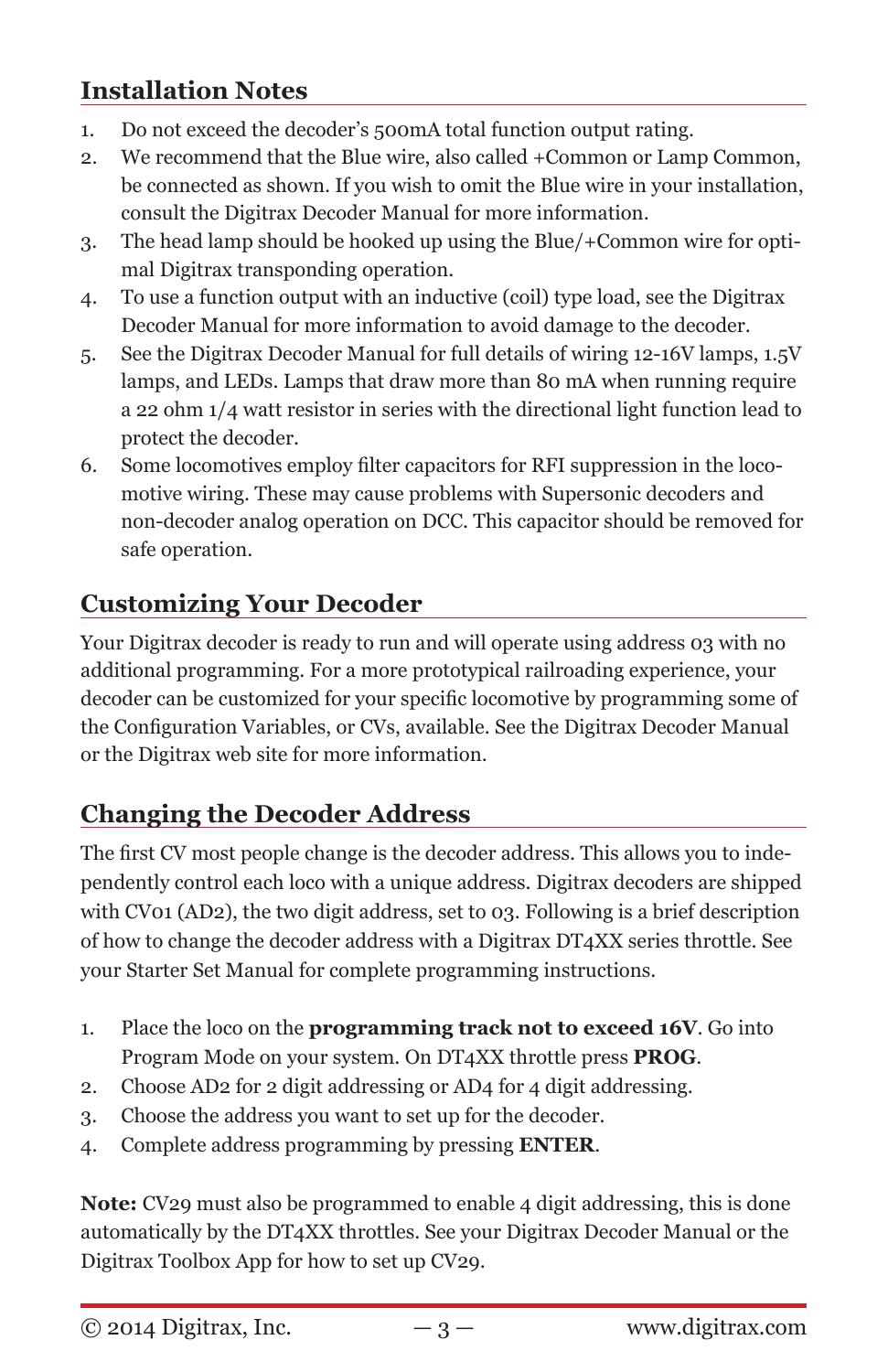## **Digitrax LocoMotion® System**

Your locomotives look like the real thing, now you can make them run like the real thing, too. Digitrax decoders incorporate torque compensation for smooth as silk operation. You can also program CVs that control momentum, 3 step and 128 step speed tables, switching speed, normal direction of travel, scalable speed stabilization and more to take full advantage of the Digitrax LocoMotion System.

## **Momentum-CV03 & CV04**

Momentum is part of the LocoMotion System. Acceleration is controlled by CV03 and deceleration by CV04. Both come from the factory set to 000. A range of 000 to 031 is available for both accel and decel. Try CV03:003 and CV04:000 as a starting point for experimenting with momentum.

## **Speed Tables-How the Loco Responds to the Throttle**

With Digitrax LocoMotion, there are two types of speed tables: 3 Step Tables and High Resolution 28 Step Tables. Please see your Decoder Manual for a discussion of the 28 Step Tables. The 3 Step Tables are set up by programming 3 CVs: Start Voltage (CV02), Mid point Voltage (CV06) and Max Voltage (CV05). These values are set at 000 at the factory. All have a range of values from 000 to 255. We recommend the following CV values as a starting point for experimenting with speed tables.

| Loco Type                                                                                              | <b>V</b> Start<br>CVO2 | V Mid<br>CVO6 | <b>V</b> Max<br>CVo5 |
|--------------------------------------------------------------------------------------------------------|------------------------|---------------|----------------------|
| <b>Switcher</b><br>Concentrated low speed. Limited top<br>speed                                        | 002                    | 038           | 064                  |
| <b>Road Switcher</b><br>Prototypical top speed w/evenly<br>distributed curve from o to top speed       | 002                    | 048           | 098                  |
| <b>Mainline Loco</b><br>Quick increase to cruising speed then<br>levels off to prototypical top speed. | 002                    | 128           | 154                  |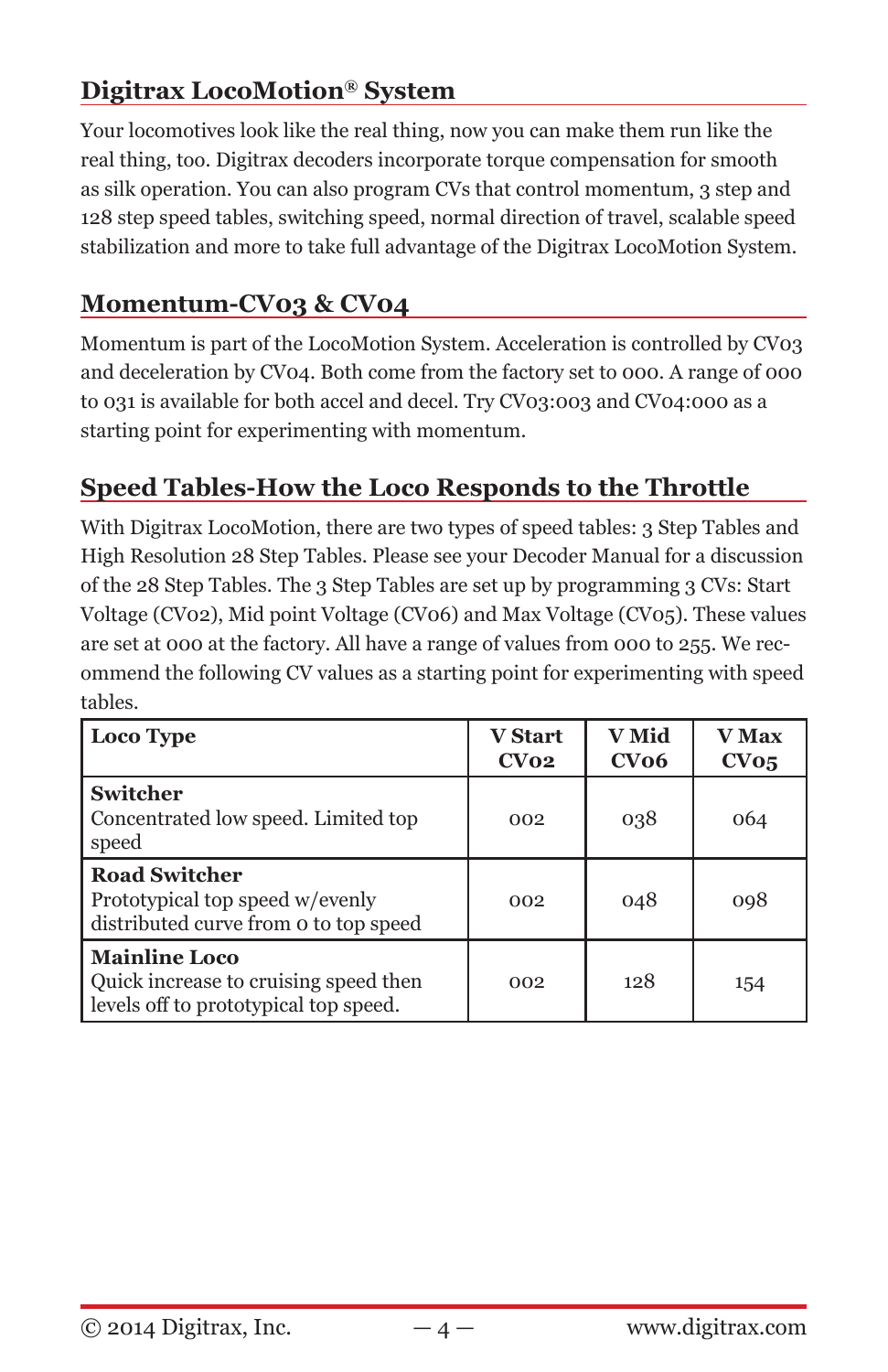### **Other LocoMotion® Features: Switching Speed, Normal Direction of Travel & Scalable Speed Stabilization (Back EMF) Features**

**Switching speed** is controlled by CV54. The factory setting is 000 for OFF. To turn on the switching speed feature, program CV54 to a value of 001. When this feature is on, use F6 to activate and deactivate switching speed. With the feature on the throttle's target speed is effectively reduced by about 50% and the effects of accel and decel programmed into the decoder are reduced by 1/4. This is useful for yard switching operations.

**Normal Direction of Travel** is controlled by CV29. See your decoder manual or the Digitrax Toolbox App for additional information on the settings for CV29.

The intensity, or droop, of **Scaleable Speed Stabilization** (Back EMF) is controlled by CV57. The factory setting for this feature is 006 which is suitable for most locos. You can adjust this value in the range of 000 for OFF to 015 for the maximum effect. Consult your Digitrax Decoder Manual for info about CVs 55 & 56 and their effects on scaleable speed stabilization.

## **SuperSonic Silent Operation and Torque Compensation**

The factory settings in the decoder provide silent, smooth operation of your locomotive under most conditions. For more information about these settings, please see the Digitrax Decoder Manual or our website.

### **Digitrax Transponding CV61**

Digitrax Transponding is controlled by CV61. The initial factory set value is 000 for OFF. To turn on transponding, program CV61 to a value of 002. This allows you to use Digitrax transponding to keep track of your rolling stock. When transponding is enabled, the front light of the locomotive will flicker slightly to indicate transponding signal is being communicated. For optimal transponding operation, we recommend that you hook up the forward and rear lights as shown above.

### **Decoder Reset CV08**

Decoder reset lets you reset all CV values to the initial factory settings. To reset all CV values, program CV08 to a value of 008. You also have the option of resetting all the CV values except the 28 speed step tables. To do this program CV08 to a value of 009.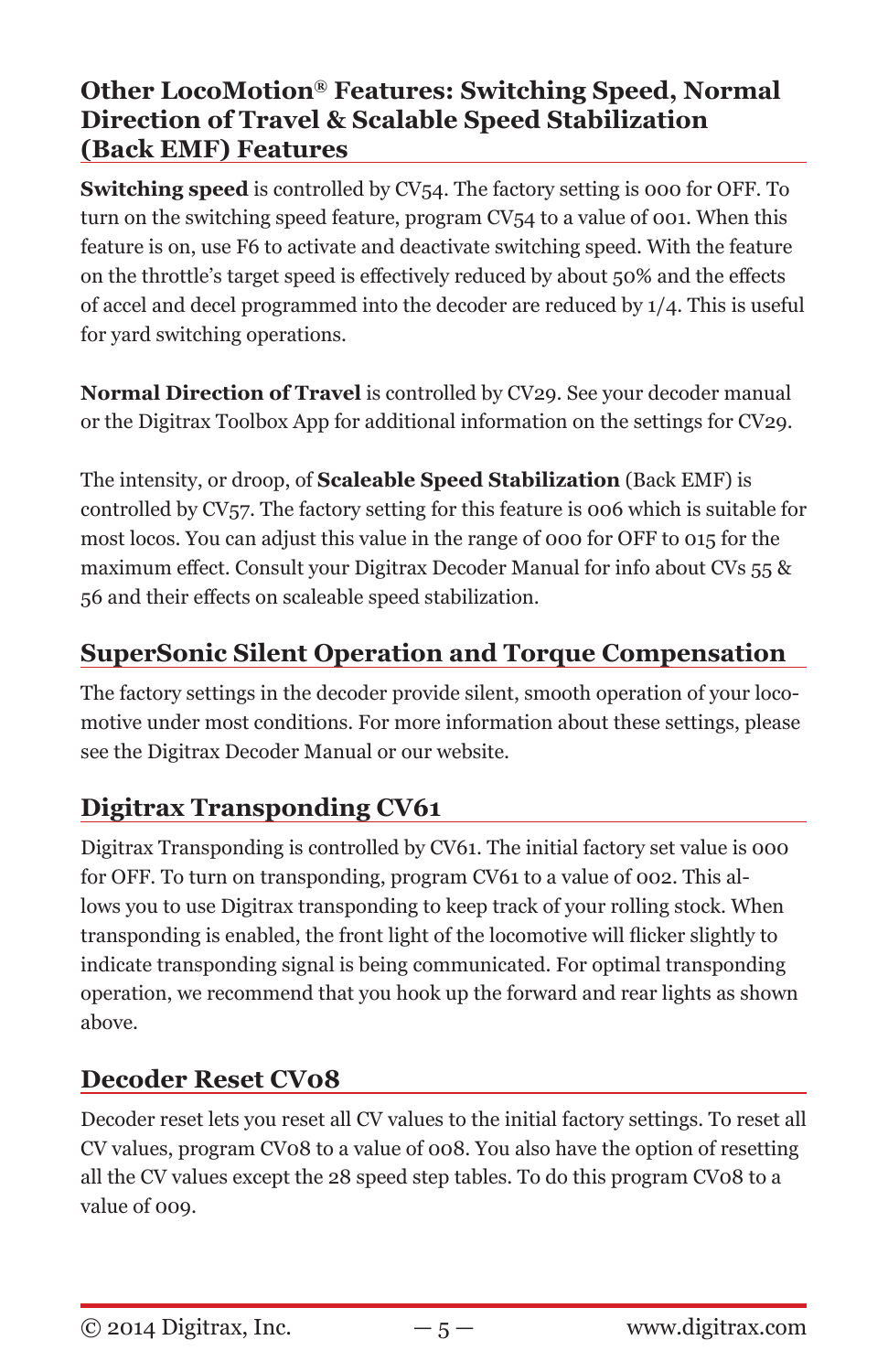# **Function Outputs on the DN146IP**

The DN146IP is set up at the factory to control four function outputs. The DN146IP is configured to control the forward and reverse lights on the locomotive through the plug using Function 0 (F0F-forward and F0R-reverse) for directional lighting. Function F1(Green) and F2 (Violet) outputs are available in the pad positions shown in figure 1. The wire colors indicated are the standard color code used in the industry. These colors are important if you plan to use function remapping.

All four function outputs can be easily set up with Digitrax FX<sup>3</sup> lighting effects or as standard on/off functions with the following operational qualifiers:

- 1. Forward or Reverse direction of travel, or
- 2. Whether F0 is on or off, or
- 3. Both direction of travel and whether F0 is on or off, or
- 4. Whether the locomotive is stopped or moving.

## **Programming Ditch Lights**

To program your decoder for alternating ditch lights use the following CVs:  $CV_51 = 106$ ,  $CV_52 = 107$ ,  $CV63 = 64$ . The ditch lights are wired to the F1 and F2 outputs for this. Please consult the Digitrax Decoder Manual or website for more information on setting up ditch lights.

## **Function Remapping**

Function remapping allows you to program the function outputs of your decoder to be controlled by selected function keys on your throttle. Please consult the Digitrax Decoder Manual or website for information on function remapping.

## **Master Light Switch**

Each of the four function outputs can be programmed to turn on and off with the F0 ON/OFF key on your throttle, creating a Master Light Switch. The CV values for creating this effect are listed in the Digitrax Decoder Manual in the section: *Setting up FX & FX3 Effects On Function Outputs.*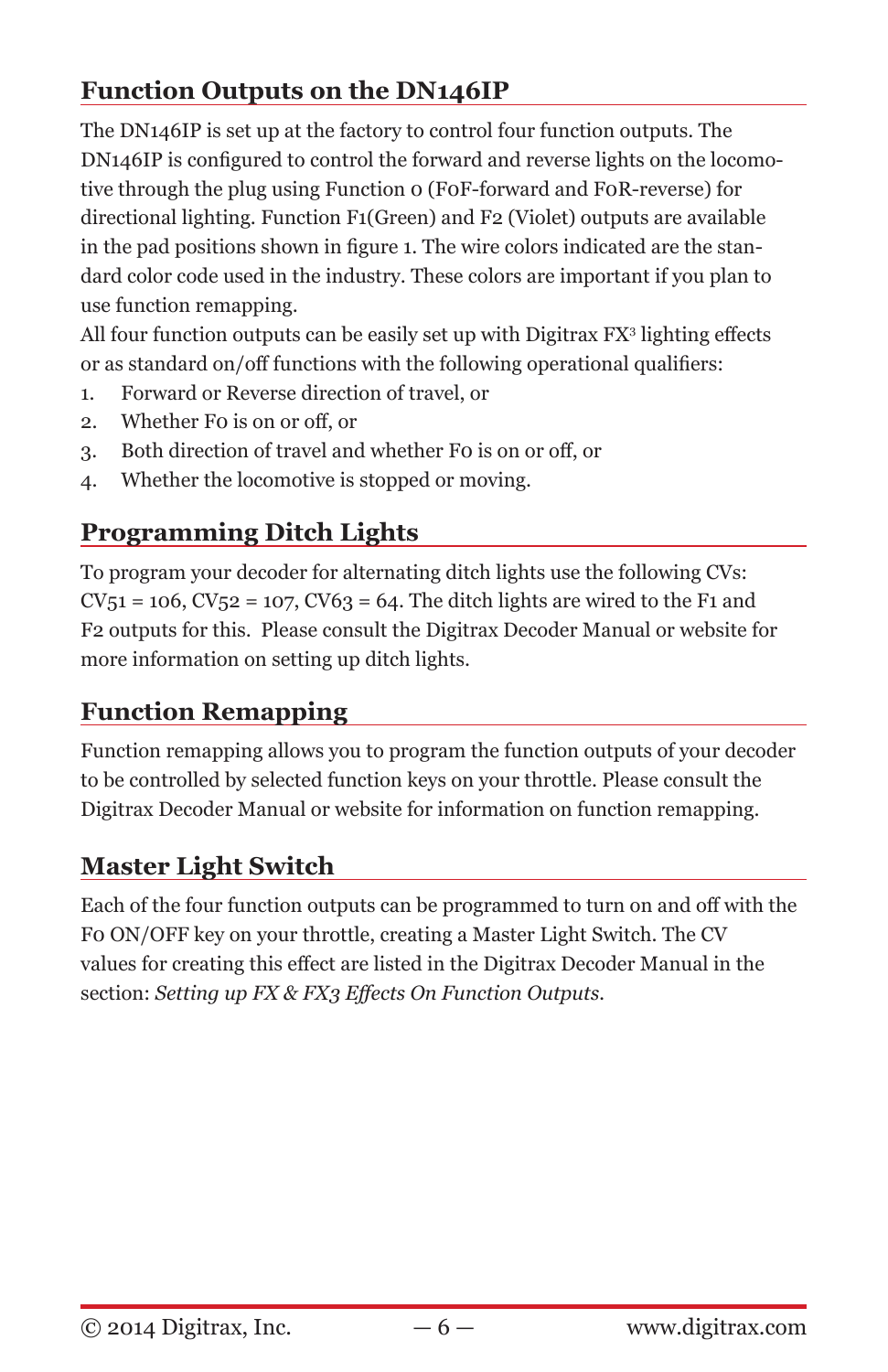### **Warranty & Repair**

Digitrax gives a one year *"No Worries" Warranty* against manufacturing defects and accidental customer damage on all Digitrax command stations, boosters, throttles, decoders, power supplies and layout control devices.

**That's it! A simple, straightforward warranty with no tricky language!** Visit www.digitrax.com for complete warranty details and instructions for returning items for repair.

**Please return warranty items directly to Digitrax** - DO NOT return items to place of purchase.